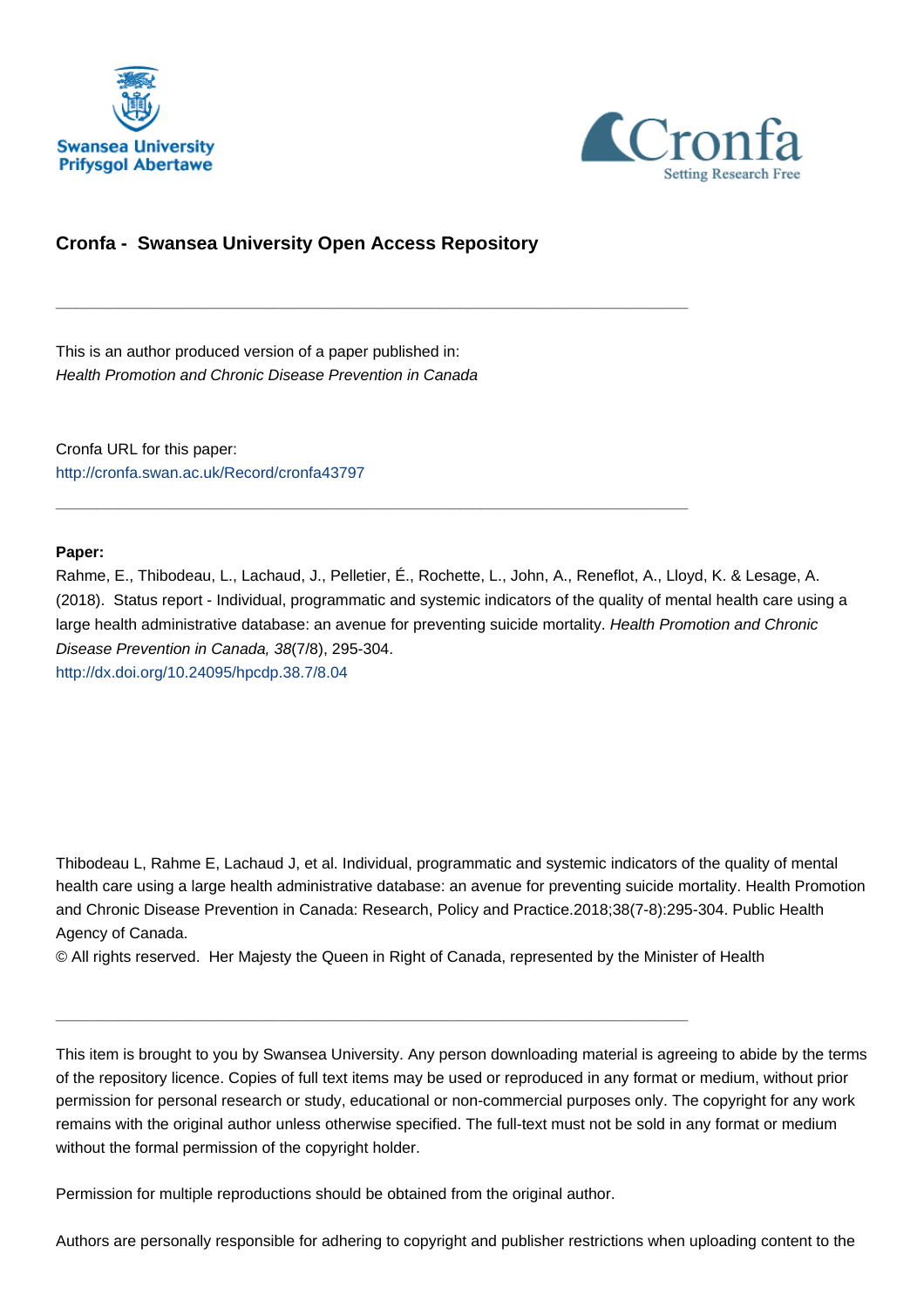repository.

[http://www.swansea.ac.uk/library/researchsupport/ris-support/](http://www.swansea.ac.uk/library/researchsupport/ris-support/ )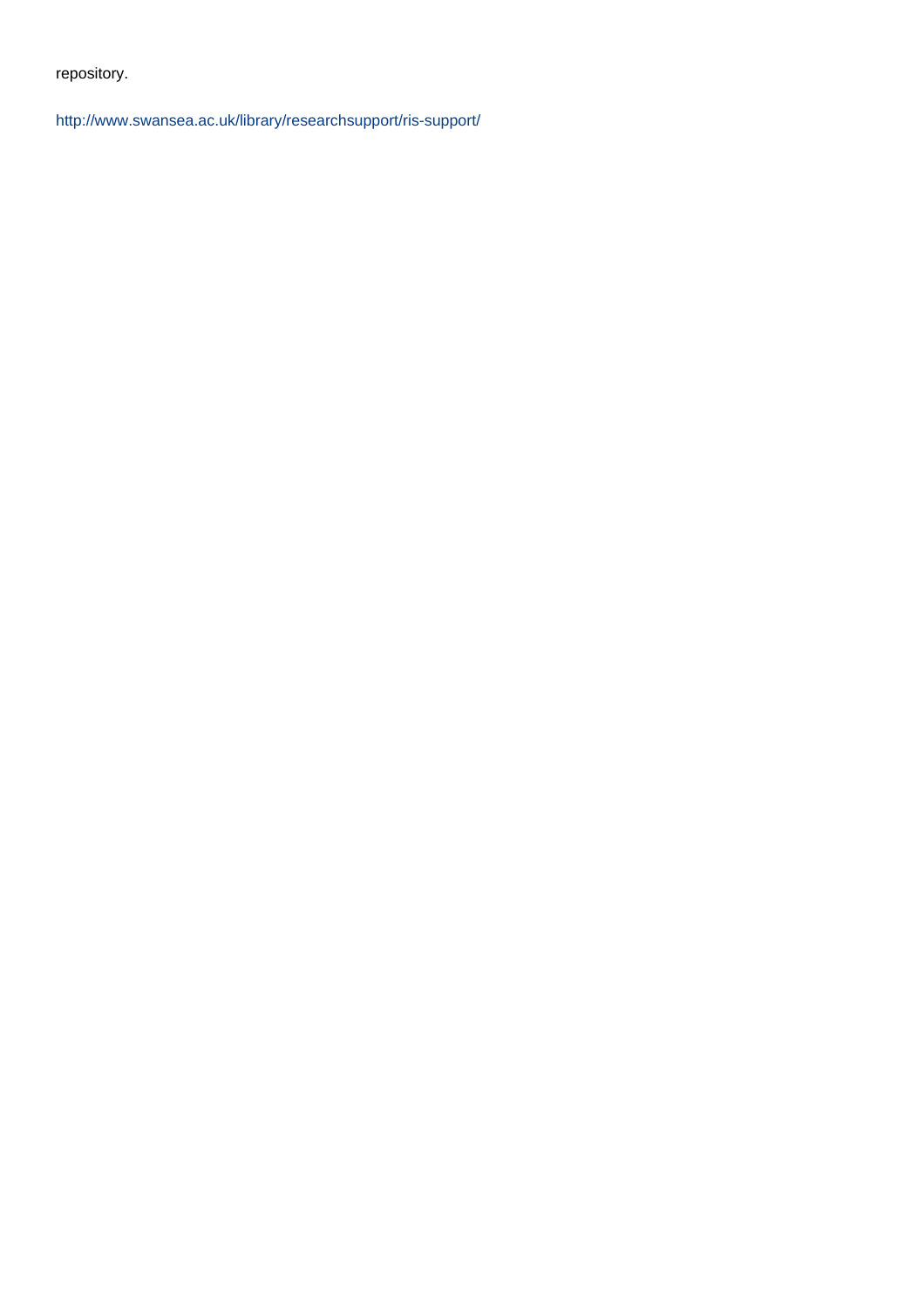# **Original qualitative research**

# **Individual, programmatic and systemic indicators of the quality of mental health care using a large health administrative database: an avenue for preventing suicide mortality**

*Lise Thibodeau, PhD (1,2); Elham Rahme, PhD (1,3); James Lachaud, PhD (4); Éric Pelletier, MSc (2); Louis Rochette, MSc (2); Ann John, MBBS, MD, FFPH (5); Anne Reneflot, PhD (6); Keith Lloyd, MBBS, MD (5); Alain Lesage, MD, MPhil (2,7,8,9)*

This article has been peer reviewed. This article has been peer reviewed.

# **Abstract**

Suicide is a major public health issue in Canada. The quality of health care services, in addition to other individual and population factors, has been shown to affect suicide rates. In publicly managed care systems, such as systems in Canada and the United Kingdom, the quality of health care is manifested at the individual, program and system levels. Suicide audits are used to assess health care services in relation to the deaths by suicide at individual level and when aggregated at the program and system levels.

Large health administrative databases comprise another data source used to inform population-based decisions at the system, program and individual levels regarding mental health services that may affect the risk of suicide. This status report paper describes a project we are conducting at the *Institut national de santé publique du Québec* (INSPQ) with the Quebec Integrated Chronic Disease Surveillance System (QICDSS) in collaboration with colleagues from Wales (United Kingdom) and the Norwegian Institute of Public Health.

This study describes the development of quality of care indicators at three levels and the corresponding statistical analysis strategies designed. We propose 13 quality of care indicators, including system-level and several population-level determinants, primary care treatment, specialist care, the balance between care sectors, emergency room utilization, and mental health and addiction budgets, that may be drawn from a chronic disease surveillance system.

*Keywords: suicide, services, mental health care, large health administrative databases*

# *Highlights*

- The quality of health care services affects suicide rates.
- Health administrative databases may inform population-based decisions at three levels (individual, program, and system) by indicating service gaps. Addressing these gaps may improve strategies for suicide prevention.
- Thirteen quality of mental health care indicators are proposed based on data from health administrative databases in Quebec; these data are available from the Quebec Integrated Chronic Disease Surveillance System.
- The proposed indicators and determinants encompass primary care and specialist care, emergency room utilization, mental health and addiction budgets, unemployment rates and socioeconomic deprivation, among other factors.
- Our approach is reproducible in other Canadian provinces.

#### **Author references:**

- 1. Department of Medicine Division of Clinical Epidemiology, McGill University, Montréal, Quebec, Canada
- 2. Bureau d'information et d'études en santé des populations, Institut national de santé publique du Québec, Québec, Quebec, Canada
- 3. Research Institute of the McGill University Health Center (RI-MUHC), Montréal, Quebec, Canada
- 4. St. Michael's Hospital, University of Toronto, Toronto, Ontario, Canada
- 5. Farr Institute of Health Informatics Research, Swansea University Medical School, Institute of Life Sciences, Swansea, United Kingdom
- 6. Department of Mental Health and Suicide, Norwegian Institute of Public Health, Oslo, Norway
- 7. Department of Psychiatry, Université de Montréal, Montréal, Quebec, Canada
- 8. Centre de recherche de l'Institut universitaire en santé mentale de Montréal, Montréal, Quebec, Canada
- 9. Quebec Network on Suicide, Mood Disorders and Related Disorders, Montréal, Quebec, Canada

**Correspondence:** Lise Thibodeau, McGill University, Royal Victoria Hospital – V Building (Rm. V2.11), 687 Pine Avenue West, Montréal, QC H3A 1A1; Tel: 514-934-1934, ext. 44724; Fax: 514-934-8343; Email: lise.thibodeau@rimuhc.ca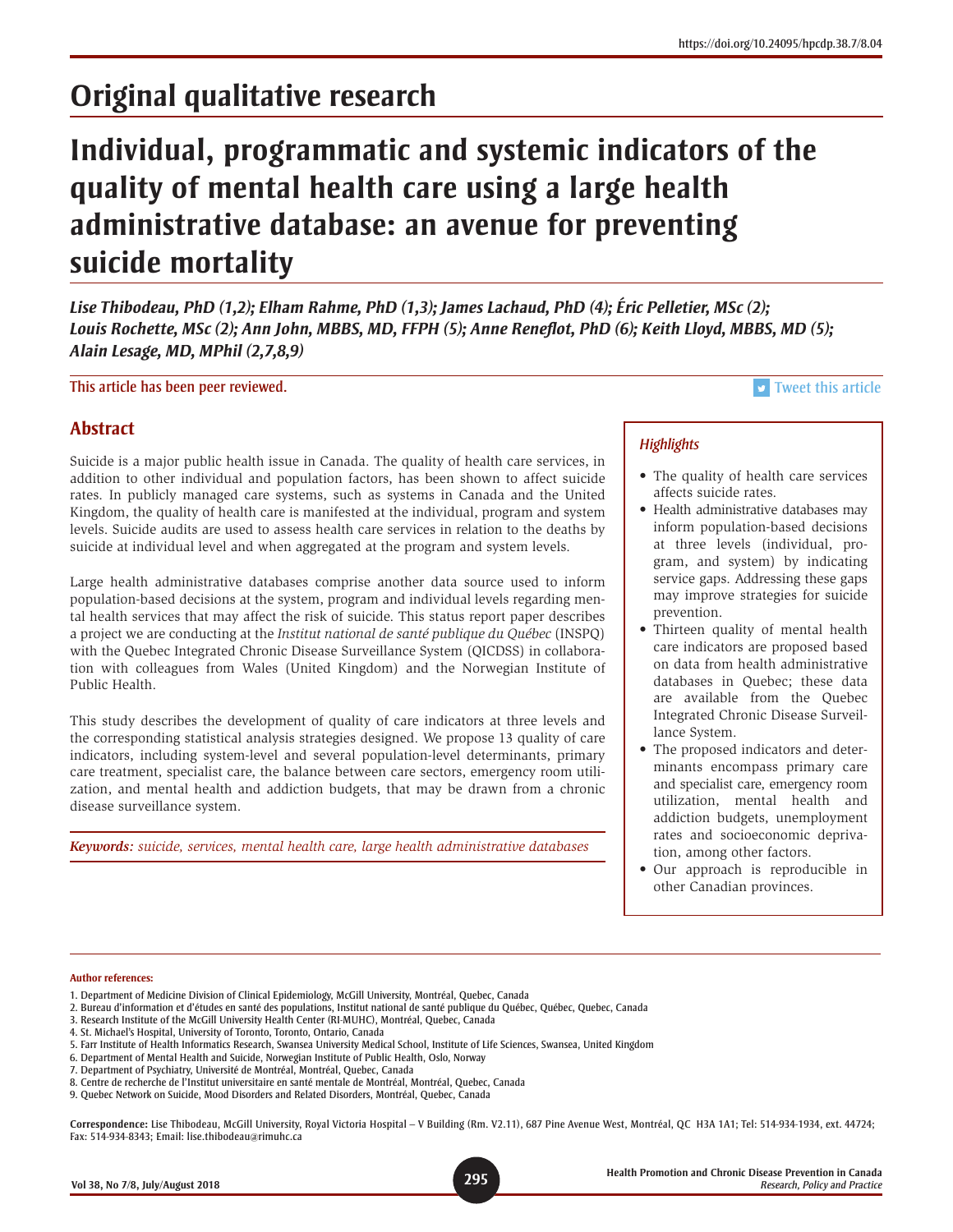# **Introduction**

Suicide mortality is a major public health issue. Several studies show that this phenomenon is associated with the quality of health care services,<sup>1</sup> as well as mental disorders, particularly depression.<sup>1,2</sup> Surveillance plays an essential role in containing the burden of chronic diseases;<sup>3</sup> however, prevention strategies to reduce suicide risk remain a challenge.4 To contribute to the prevention and potential reduction of suicide mortality, this status report paper establishes and delineates the development of quality of mental health care indicators using large health administrative databases. We describe how the use of these databases may be maximized in the Canadian context using the Quebec Integrated Chronic Disease Surveillance System (QICDSS) as a case study.

#### *Conceptual framework of the untapped potential of linked health administrative databases for identifying suicide prevention avenues*

From a public health perspective, there are four primary determinants of health status: i) genetics; ii) the environment; iii) lifestyle; and iv) healthcare services.<sup>5</sup> These determinants also apply to suicide risk.<sup>6</sup> The relevant information required to analyze mental health care in relation to suicide mortality is available from suicide audits<sup>7</sup> and health administrative databases.

Tansella and Thornicroft<sup>8</sup> first proposed this type of conceptual framework using the latter, which included service data and patient-based information. These investigators applied the classic Donabedian's medical services quality model<sup>9</sup> to create a two-dimensional matrix: a temporal axis of the input-processes-outcomes and a geographical axis of the system-programindividual levels. In their model, suicide rates are outcomes at the system and program levels, and the suicide risk at the individual level. Budgets represent input at the system and program levels; the balance between primary and specialist services is a process indicator at the system and program levels; and the quality of follow-up after the detection of depression in primary care or after an admission for a suicide attempt is a process indicator at all levels. Other terminology has been used to refer to the program level, such as the Meso-level by Contandriopoulos, et al.,<sup>10</sup> who also drew their approach from the seminal work of Donabedian.<sup>9</sup>

Table 1 presents our adaptation of the Tansella and Thornicroft<sup>8</sup> model using the untapped potential of the large linked health administrative databases of the QICDSS to investigate quality of mental health care as a determinant of suicide.

Each level presented in Table 1 refers to a representation of our conceptual framework of a three-level mental health care

system, as shown in Figure 1. This system includes the individual, programmatic and systemic levels embedded within environmental determinants of suicide, population health status and other determinants.

Risk factors at the individual level indicated in Table 1 may be used to conduct analyses that would produce algorithms of trajectories associated with a higher risk of suicide. These algorithms, thus, become indicators of the quality of care at the individual level within the available databases. The algorithms are complex to interpret, as demonstrated with the same databases as recent QICDSS trials in cardiovascular diseases. $11,12$  A set of largely used indicators of quality of care, such as those presented in the literature or Table 2, is considered in establishing the validity of the individual level-defined algorithms, such as audits that informed at the individual level or aggregated for the validity at the program and system levels. Established indicators of the quality of mental health care may be obtained from the literature at the programmatic and system levels, with potential candidates from the QICDSS proposed in Table 2. At the programmatic level, a casecontrol design between individuals who died by suicide and individuals who did not may be explored. These indicator outcomes should be worse among suicide cases in the year preceding their death than in non-cases with similar mental

| <b>Level</b>  | Input                                                                                                | <b>Process</b>                                                                                                                                                                                                                                                                            | <b>Outcomes</b>                                                                                                                 | <b>Examples of comput-</b><br>ing and innovating<br>methodologies                                                                         | <b>Information for disease</b><br>management / information<br>for policy making |
|---------------|------------------------------------------------------------------------------------------------------|-------------------------------------------------------------------------------------------------------------------------------------------------------------------------------------------------------------------------------------------------------------------------------------------|---------------------------------------------------------------------------------------------------------------------------------|-------------------------------------------------------------------------------------------------------------------------------------------|---------------------------------------------------------------------------------|
| 1. Individual | Age<br>Gender<br>Socioeconomic status<br><b>Diagnoses</b>                                            | <b>Types of treatments</b><br>Settings of encounters<br>Types of programs<br>Intensity of contacts<br><b>Coordination of referrals</b>                                                                                                                                                    | Individual risk of suicide<br>at last contact with<br>services considering all<br>previous information<br>available in database | Computer-learning<br>artificial intelligence<br>algorithms (Kessler<br>et al. $^{11}$ )                                                   | Individual clinicians in<br>health, social and addiction<br>service settings    |
| 2. Program    | Hospitalization<br><b>Emergency department</b><br>Specialist outpatient<br>General practitioner (GP) | Average number of visits<br>Proportion of individuals readmit-<br>ted within 30 days after hospital<br>discharge<br>Type of diagnosis<br>Follow-up after emergency visit or<br>hospital admission for intentional<br>self-harm<br>Follow-up after primary care<br>diagnosis of depression | Increased risk of suicide<br>in type of setting (i.e.,<br>emergency room)                                                       | Electronic case-control<br>studies based on the<br>Secure Anonymized<br><b>Information Linkage</b><br>(SAIL) (John et al. <sup>13</sup> ) | Regional/local mental health<br>and addiction programs                          |
| 3. System     | Regional mental health<br>or addiction budgets                                                       | Regional balance of specialist and<br>primary care<br>Quality of follow-up after hospi-<br>talized suicide attempts                                                                                                                                                                       | Regional suicide rates                                                                                                          | Ecological study<br>(Tondo et al. <sup>21</sup> )                                                                                         | Country/state/provincial                                                        |
|               |                                                                                                      |                                                                                                                                                                                                                                                                                           |                                                                                                                                 |                                                                                                                                           |                                                                                 |

#### **TABLE 1 The three levels of the quality of mental health care services model**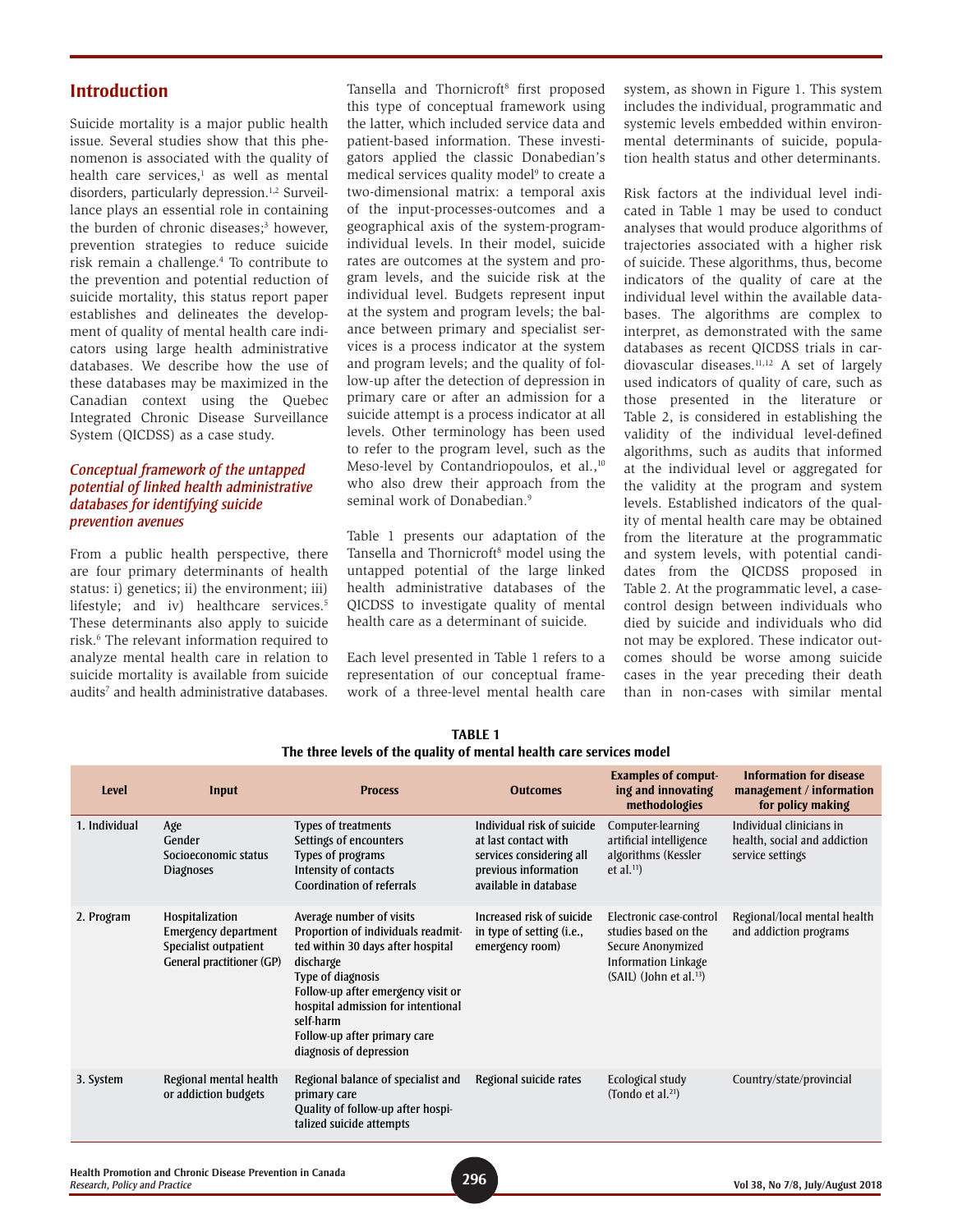

Source: Adapted from Anctil, et al.<sup>60</sup>, Ferlie and Shortell<sup>61</sup> and the National Academy of Engineering (US) and Institute of Medicine (US) Committee on Engineering and the Health Care System.<sup>62</sup>

disorder diagnoses after controlling for other covariates.13 Finally, the system-level analysis suggested in Table 1 may employ identified risk factors from the two previous levels as indicators of the quality of mental health care, considering other risk factors as co-variates, if available, in the various linked health databases, and applicable at this level for the dependent variable of regional or provincial/state suicide rates.

Furthermore, suicide is believed to result from the interaction of different factors,  $including$  genetics<sup>14</sup> and lifestyle/social factors,15,16 as illustrated in the other risk factors in Figure 1; several mental illnesses have genetic influences.17 However, there is no possibility, at this time, to measure genetic risk factors with linked health administrative databases. To accomplish this task, in the future, a reliable test may be discovered and recorded in the electronic medical records available for research.18,19

#### *A brief history of the major initiatives*

Previous courses of action have provided important information at each level identified in Figure 1. For example, aggregated individual suicide audits have demonstrated that acting on services may help prevent suicide, as reported by regions following the recommendations outlined in the National Confidential Inquiry into Suicide and Homicide by People with Mental Illness in England and Wales.<sup>20</sup>

Large health administrative databases may provide information relatively promptly for decisions at the system and program levels, whereas the value at the individual level remains experimental. There are reports regarding the examples identified in Table 1. For example, Kessler, et al.<sup>11</sup> addressed individual-level factors and developed an actuarial risk algorithm to predict suicide in the 12 months following inpatient treatment of US Army soldiers for psychiatric disorders using data from

the *Historical Administrative Data System*  (HADS) of the *Army Study to Assess Risk and Resilience in Service members* (Army STARRS). Furthermore, this study relied on machine learning. The findings suggested that the strongest predictors included sociodemographic factors, criminal offenses, prior suicidality, aspects of prior psychiatric inpatient and outpatient treatment, and disorders diagnosed during the focal hospitalization. Similar experimental endeavors have been undertaken with Quebec's linked health administrative databases by Najja $r<sup>12</sup>$  and a project underway in Wales, UK by co-authors John, et al.

At the program level, John, et al.<sup>13</sup> developed a general population-based study of suicide mortality and mental health using routinely collected administrative databases and proposed a case-control design. The services provided were shown to determine the quality of care and define the program determinants of suicide mortality (i.e., general hospital admission; emergency department contact for selfharm and other indications including psychiatric admission and primary care contact in the year prior to probable suicide).

Finally, a system-level ecological study of suicide rates and assessment of mental health services was conducted by Tondo, et al.21 in the 50 US states. Their study indicated that a higher population density of psychiatrists and physicians and increased levels of federal aid for mental health were associated with lower suicide rates.<sup>22</sup> Leff, et al.<sup>23</sup> demonstrated that efficient mental health services predicted suicide reduction in a sample of publicly managed US facilities. The conceptualization and findings of these studies further substantiated the richness of the information available in administrative health databases used internationally. As suggested by While, et al., $20$  the provision of mental health services may affect suicide rates in clinical populations, and investigations of these services in relation to suicide may help inform future suicide prevention efforts and improve safety for patients receiving mental health care.

Among the environmental and social determinants of suicide, in international and Canadian studies, the unemployment rate has been associated with suicide mortality.24-28 Seminal work by Durkheim, the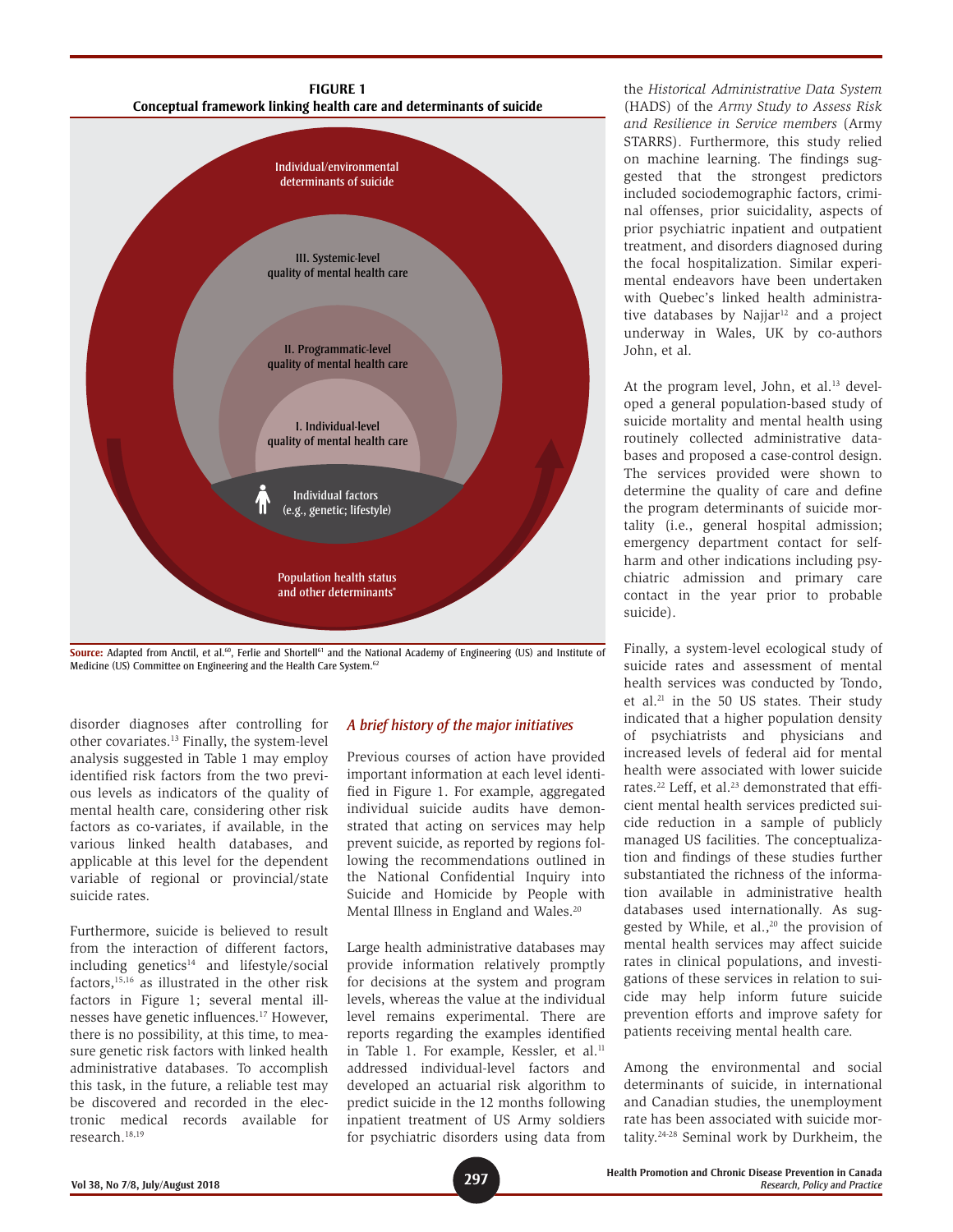| <b>TABLE 2</b>                                                                   |
|----------------------------------------------------------------------------------|
| List of the candidate indicators at the programmatic and system levels supported |
| by the health services and public health literature or practices                 |

| <b>Candidate indicators</b>                                                                                          | Aim                                                                                                                                       | Literature support                                                                                                                                                                            | <b>Description</b>                                                                                                                                                                                                                                  | <b>Measure</b>                                                                                                                                             | Data sources                                                                   |
|----------------------------------------------------------------------------------------------------------------------|-------------------------------------------------------------------------------------------------------------------------------------------|-----------------------------------------------------------------------------------------------------------------------------------------------------------------------------------------------|-----------------------------------------------------------------------------------------------------------------------------------------------------------------------------------------------------------------------------------------------------|------------------------------------------------------------------------------------------------------------------------------------------------------------|--------------------------------------------------------------------------------|
| 1. Quality of anxiety<br>or depressive disorders<br>mental health services<br>follow-up in primary<br>care           | Determine<br>adequate care for<br>patient diagnosed<br>with anxiety and<br>depressive disorders<br>in primary care                        | Based on number of<br>physician visits by<br>Wang, et al. <sup>44</sup> and other<br>studies <sup>47,48</sup>                                                                                 | Denominator: Individuals aged<br>15+ years with an anxiety or<br>depressive disorder diagnosis by<br>a General Practitioner (GP) in a<br>given year                                                                                                 | Prevalence of individuals 15+<br>years who received an anxiety<br>or depressive disorder diagnosis<br>with $\geq 4$ visits for mental health               | QICDSS                                                                         |
|                                                                                                                      |                                                                                                                                           |                                                                                                                                                                                               | Numerator: Received $\geq 4$ visits for<br>mental health in that year                                                                                                                                                                               |                                                                                                                                                            |                                                                                |
| 2. Quality of<br>depression disorder<br>mental health services<br>follow-up in primary<br>care                       | Determine adequate<br>care for patient<br>diagnosed with<br>depression in primary<br>care                                                 | Based on number of<br>physician visits by<br>Wang, et al. <sup>44</sup> and other<br>studies <sup>47,48</sup>                                                                                 | Denominator: Individuals aged<br>$15+$ years with a diagnosis<br>of depression by a General<br>Practitioner (GP) in a given year                                                                                                                    | Prevalence of individuals 15+<br>years who received a depression<br>diagnosis with $\geq 4$ visits for<br>mental health                                    | QICDSS                                                                         |
|                                                                                                                      |                                                                                                                                           |                                                                                                                                                                                               | Numerator: Received $\geq 4$ visits for<br>mental health in that year                                                                                                                                                                               |                                                                                                                                                            |                                                                                |
| 3. Quality of<br>substance use disorder<br>mental health services<br>follow-up in primary<br>care                    | Determine adequate<br>care for patient<br>diagnosed with<br>substance use<br>disorder in primary<br>care                                  | Based on 4 visits with<br>a family physician<br>for counseling as<br>recommended by<br>NICE <sup>58</sup> and the<br>guidelines for<br>American primary care<br>clinicians <sup>58</sup>      | Denominator: Individuals aged<br>15+ years with a diagnosis of<br>substance use disorder by a<br>General Practitioner (GP) in a<br>given year<br>Numerator: Received $\geq$ 4 visits for<br>mental health in that year                              | Prevalence of individuals 15+<br>years who received a substance<br>use disorder diagnosis with $\geq 4$<br>visits for mental health                        | <b>QICDSS</b>                                                                  |
| 4. Quality of mental<br>health care services<br>follow-up after<br>hospitalization:<br>readmission within<br>30 days | Determine the quality<br>of mental specialist<br>health care and in-<br>hospital care                                                     | Based on the work of<br>the Canadian Institute<br>for Health Information<br>$(CIHI)^{45,47,48}$                                                                                               | Denominator: Individuals aged<br>15+ years admitted in a hospital<br>with a mental health diagnosis in a<br>given year<br>Numerator: Individual readmitted<br>for mental health within 30 days of<br>initial discharge                              | Prevalence of individuals $15+$<br>years who were readmitted to<br>a hospital for a mental health<br>diagnosis within 30 days of<br>initial discharge      | <b>OICDSS</b>                                                                  |
| 5. Quality of mental<br>health services follow-<br>up in primary care<br>after suicide attempt                       | Determine the quality<br>of mental health<br>care of readmission<br>rates in the region<br>compared to others                             | Based on the work of<br>the Canadian Institute<br>for Health Information<br>$(CIHI)$ <sup>45,47,48</sup>                                                                                      | Denominator: Individuals aged<br>$15+$ years admitted to a hospital<br>for suicide attempt in a given year<br>Numerator: Received $\geq 1$ visit to a<br>physician for mental health within<br>30 days of hospital discharge for<br>suicide attempt | Prevalence of individuals 15+<br>years who received $\geq 1$ visit<br>from a physician within 30 days<br>of initial discharge for suicide<br>attempt       | QICDSS<br>(linked to<br>MedEcho<br>for suicide<br>attempt) <sup>40,41,50</sup> |
| 6. Quality of<br>community mental<br>health services                                                                 | Determine the<br>balance of the<br>community-oriented<br>mental health care<br>system                                                     | Based on the typologies<br>of primary and<br>specialist (including<br>in-hospital care) mental<br>health care <sup>a,45,46,54</sup> used<br>in the study of suicide<br>attempts <sup>55</sup> | Denominator: Individuals aged<br>$15+$ years with a mental health<br>diagnosis in a given year<br>Numerator: Individuals with<br>exclusively outpatient services -<br>psychiatric or general practitioner<br>(GP)                                   | Prevalence of individuals 15+<br>years who received a mental<br>health disorder diagnosis with<br>exclusively outpatient services<br>(psychiatric or GP)   | QICDSS                                                                         |
| 7. Quality of<br>community mental<br>health services of<br>patients with severe<br>mental illness                    | Determine the<br>balance of psychiatric<br>outpatient and<br>primary outpatient<br>care depending on the<br>profiles used <sup>a,55</sup> | Based on the<br>associations found for<br>the balance between<br>primary and specialist<br>mental health care and<br>suicide rates <sup>2,46,60,61</sup>                                      | Denominator: Individuals aged<br>15+ years with exclusively a GP or<br>a psychiatric outpatient visit for<br>psychotic disorder<br>Numerator: Number of individuals<br>with exclusively a GP or<br>psychiatrist outpatient visits                   | Prevalence of individuals $15+$<br>years who received a severe<br>mental illness disorder diagnosis<br>and used exclusively outpatient<br>services by a GP | <b>QICDSS</b>                                                                  |
| 8. Quality of<br>community mental<br>health services of<br>patients with common<br>mental disorders                  | Determine the<br>balance of psychiatric<br>outpatient and<br>primary outpatient<br>care depending on the<br>profiles used <sup>a,55</sup> | Based on the<br>associations found for<br>the balance between<br>primary and specialist<br>mental health care and<br>suicide rates <sup>2,46,60,61</sup>                                      | Denominator: Individuals aged<br>15+ years with a psychiatric or a<br>GP outpatient visit for depression<br>Numerator: Number of individuals<br>with exclusively GP outpatient<br>visits                                                            | Prevalence of individuals 15+<br>years who received a common<br>mental disorder diagnosis and<br>used exclusively outpatient<br>services by a GP           | <b>QICDSS</b><br>Continued on the following page                               |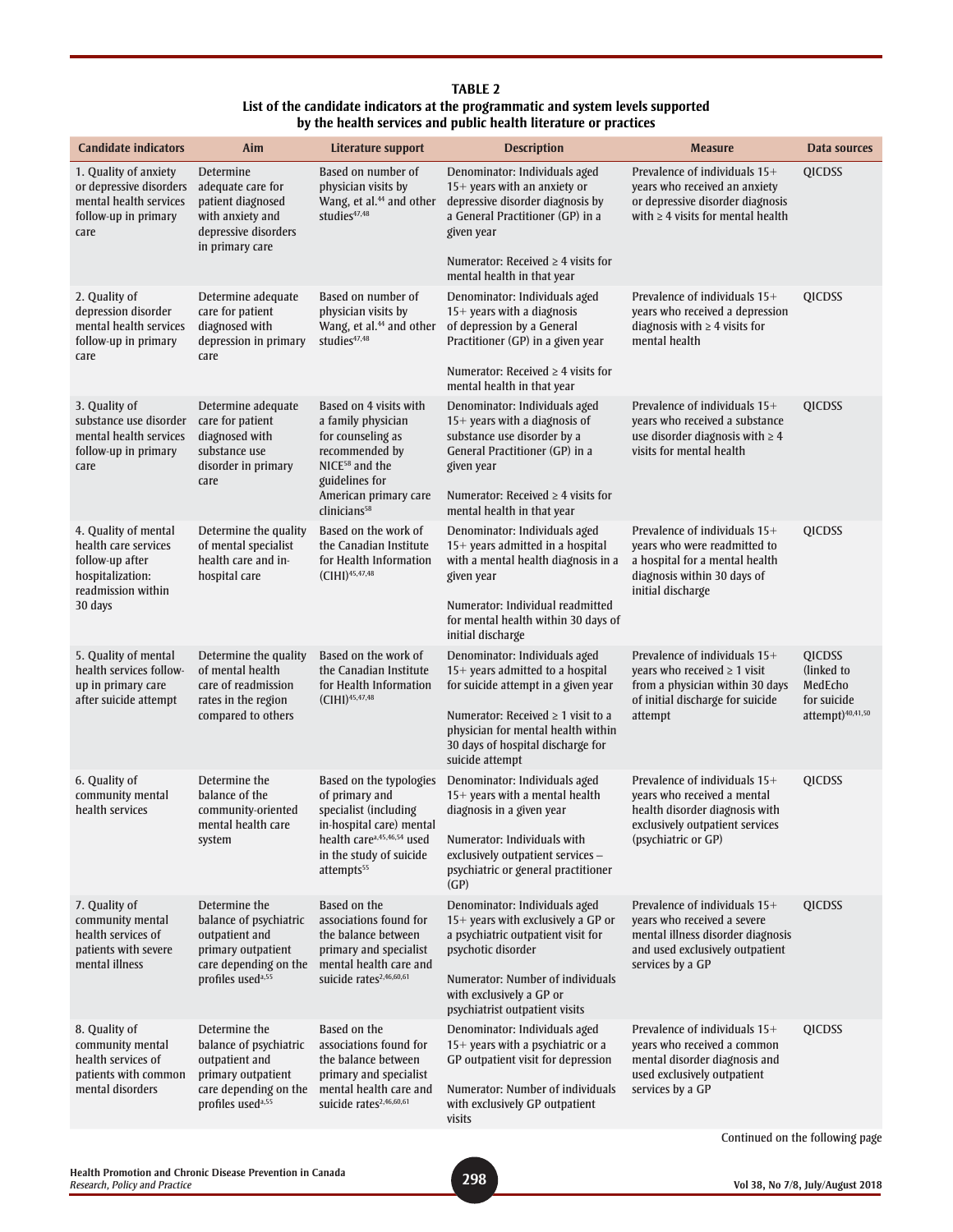#### **TABLE 2 (continued) List of the candidate indicators at the programmatic and system levels supported by the health services and public health literature or practices**

| <b>Candidate indicators</b>                                                                            | <b>Aim</b>                                                                                                                                                            | Literature support                                                                                                                                       | <b>Description</b>                                                                                                                                                                                                                   | <b>Measure</b>                                                                                                                                         | Data sources                                                                                                              |
|--------------------------------------------------------------------------------------------------------|-----------------------------------------------------------------------------------------------------------------------------------------------------------------------|----------------------------------------------------------------------------------------------------------------------------------------------------------|--------------------------------------------------------------------------------------------------------------------------------------------------------------------------------------------------------------------------------------|--------------------------------------------------------------------------------------------------------------------------------------------------------|---------------------------------------------------------------------------------------------------------------------------|
| 9. Quality of<br>community mental<br>health services<br>of patients with<br>substance use<br>disorders | Determine the<br>balance of psychiatric<br>outpatient and<br>primary outpatient<br>care depending on the<br>profiles used <sup>a,55</sup>                             | Based on the<br>associations found for<br>the balance between<br>primary and specialist<br>mental health care and<br>suicide rates <sup>2,46,60,61</sup> | Denominator: Individuals aged<br>15+ years with a psychiatric or a<br>GP outpatient visit for substance<br>use disorder<br>Numerator: Number of individuals<br>with exclusively GP outpatient<br>visits                              | Prevalence of individuals $15+$<br>years who received a substance<br>use disorder diagnosis and used<br>exclusively outpatient services<br>by a GP     | <b>QICDSS</b>                                                                                                             |
| 10. Quality of<br>community mental<br>health services<br>of patients with<br>personality disorders     | Determine the<br>balance of psychiatric<br>outpatient and<br>primary outpatient<br>care depending on the<br>profiles used <sup>a,55</sup>                             | Based on the<br>associations found for<br>the balance between<br>primary and specialist<br>mental health care and<br>suicide rates <sup>2,46,60,61</sup> | Denominator: Individuals aged<br>$15+$ years with exclusively a GP or<br>a psychiatric outpatient visit for<br>personality disorder<br>Numerator: Number of individuals<br>with exclusively a GP or psychiatric<br>outpatient visits | Prevalence of individuals $15+$<br>years who received a personality<br>disorder diagnosis and used<br>exclusively outpatient services<br>by a GP       | <b>QICDSS</b>                                                                                                             |
| 11. Adequate use of<br>emergency room for<br>mental health services                                    | Determine the<br>balance of utilization<br>of emergency room<br>(ER) for mental health<br>reasons <sup>a,55</sup>                                                     | Based on the<br>associations found for<br>the balance between<br>primary and specialist<br>mental health care and<br>suicide rates46,60,61               | Denominator: Individuals aged<br>$15+$ years with a diagnosis of a<br>mental health disorder<br>Numerator: Number of individuals<br>with ER visits without being<br>admitted                                                         | Prevalence of individuals $15+$<br>years who received a diagnosis<br>of mental health disorder with<br>exclusively ER visits without<br>being admitted | <b>QICDSS</b>                                                                                                             |
| 12. Program<br>expenditures for<br>mental health services                                              | Determine the<br>strength of the<br>relationship<br>between changes<br>in suicide rates<br>and expenditures<br>for mental health<br>(regional and<br>provincial)      | <b>Based on associations</b><br>found between mental<br>health budget and<br>suicide rates <sup>21,23</sup>                                              | Refer to the Gouvernement du<br>Québec <sup>43</sup>                                                                                                                                                                                 | Dollars per capita spent on<br>mental health programs<br>(provincial and regional)                                                                     | Annual<br>financial<br>reports from<br>the Ministère<br>de la santé et<br>des services<br>sociaux<br>(MSSS) <sup>43</sup> |
| 13. Program<br>expenditures for<br>addiction services                                                  | Determine the<br>strength of the<br>relationship<br>between changes<br>in suicide rates and<br>expenditures for<br>addiction services<br>(regional and<br>provincial) | <b>Based on associations</b><br>found between mental<br>health budget and<br>suicide rates <sup>21,23</sup>                                              | Refer to the Gouvernement du<br>Québec <sup>43</sup>                                                                                                                                                                                 | Dollars per capita spent on<br>health programs for addiction<br>services (provincial and<br>regional)                                                  | Annual<br>financial<br>reports from<br>the MSSS <sup>43</sup>                                                             |

**Abbreviations:** CIHI, Canadian Institute for Health Information; ER, emergency room; GP, general practitioner; MSSS, Ministère de la santé et des services sociaux; QICDSS, Quebec Integrated Chronic Disease Surveillance System.

<sup>a</sup> Profile 1: psychiatric inpatient care; profile 2: hospital emergency room (ER); profile 3: psychiatric outpatient care; profile 4: general practitioner (GP) clinics; and profile 5: other medical specialist.

founder of modern sociology, at the end of the 19<sup>th</sup> century demonstrated that suicide rates are higher in socially and materially deprived areas, where the social capital for support and opportunities is lower.<sup>6</sup>

Large health administrative databases are available in Canada; however, there are few national and provincial studies that utilize them. Research in Alberta<sup>29</sup> using a health services administrative database indicated that approximately 90% of individuals who die by suicide utilized a health service in the year prior to their death, and the majority visited a general practitioner (GP). Moreover, approximately 60% of these individuals had an emergency room (ER) visit, whereas only 39% of their peers had ER visit in the UK and Wales, as reported by Gairin, et al.30 At the national level, the Canadian Medical Association Journal (CMAJ) recently supported the value of large linked health administrative databases for suicide studies. However, it acknowledged the methodological and analytical challenges noted by Patrick,<sup>31</sup> Quan and Williamson<sup>32</sup> and the international research groups of Benchimol, et al.<sup>33</sup> and Nicholls, et al.<sup>34</sup> The main challenges raised were missing

data and, for non-random missing data, variables that created incomplete or inadequate reporting of research based on routinely collected data.<sup>33</sup>

## *Delimitation of a conceptual framework in the Canadian context: health care services and suicide risk using big data*

The creation and growth of national surveillance systems in Canada and their impact on chronic disease and injury prevention have been reviewed,<sup>35</sup> with a primary focus on chronic physical conditions. Our conceptual framework considers health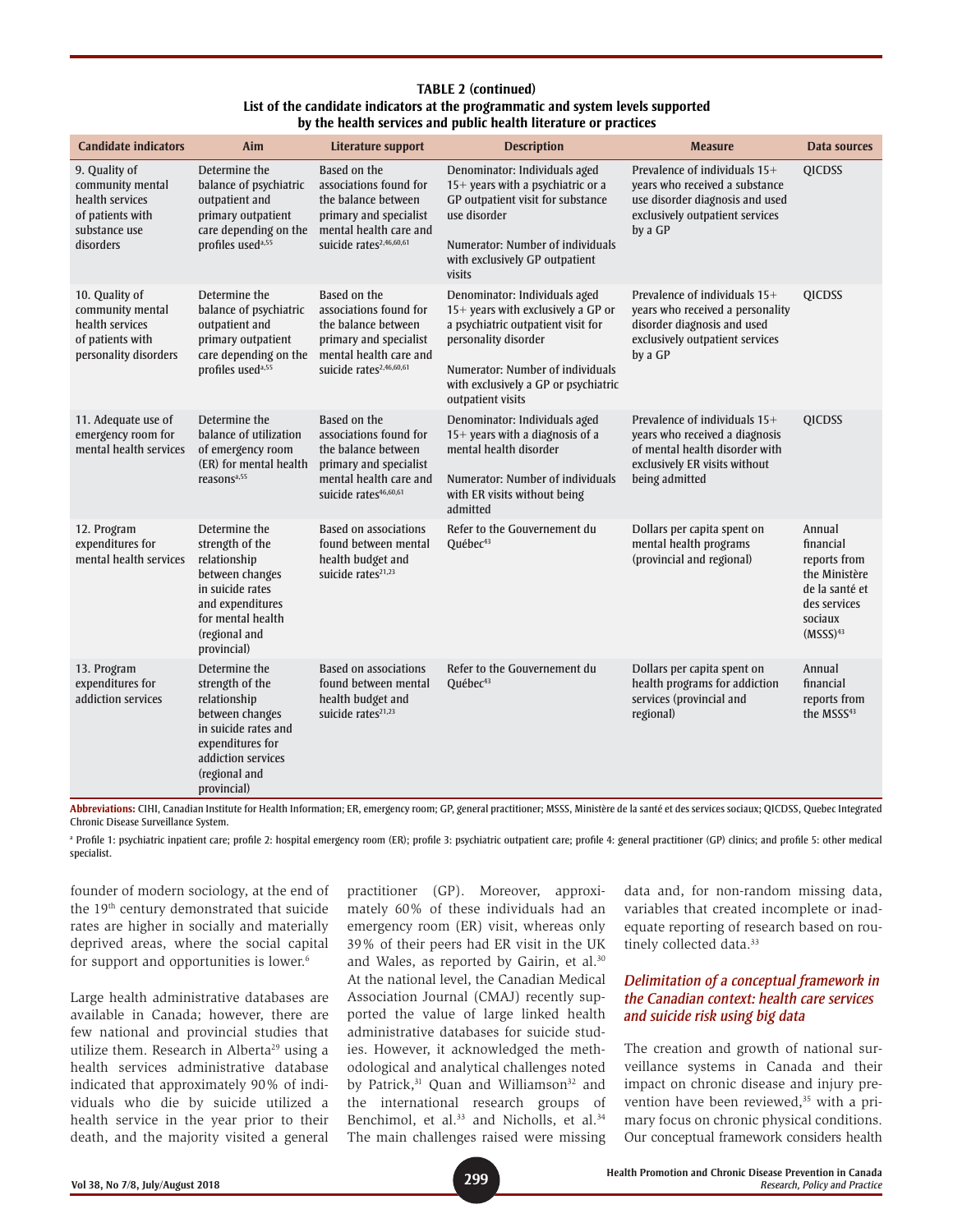care services, particularly mental illness care to analyze suicide mortality and the possibility of obtaining a better understanding and prevention. Based on this conceptual framework, we will independently test each quality of care indicator (13 indicators). Our general hypothesis is that programs and systems that follow literature guidelines in terms of the quality of mental health care are less likely to present higher suicide rates than programs that do not follow guidelines (Table 2).

In Canada, one example of using mental health care service records from large linked health administrative databases is the QICDSS, from the province of Quebec. Our study was produced in collaboration with colleagues from Wales, UK<sup>13</sup> and the Norwegian Institute of Public Health, and it may accelerate and validate gaps in the publicly managed care system regarding suicide.

#### *QICDSS*

The QICDSS was created by the Institut national de santé publique du Québec (INSPQ), which is a public health expertise and reference center that extracts data from five linked health administrative databases. The QICDSS includes all data from all individuals who suffer from one or more chronic diseases, including mental disorders. All mental disorder ICD codes are included, except for dementia. All cases of suicide reported by the coroner in the province of Quebec, whether individuals received a mental disorder diagnosis in the previous year or years, will be investigated.

The QICDSS includes, for all cases, the utilization of all services (hospitalization; emergency room; outpatient specialist; and general practitioners). The QICDSS has been updated annually since 1996.<sup>3</sup> Blais, et al.<sup>3</sup> assessed the essential features and strengths of the QICDSS and determined that it meets all basic requirements of a public health surveillance system.

Underreporting of mental health problems is often called into question; thus, databases and case definitions require validation before being used for epidemiological purposes<sup>36-39</sup>. Therefore, regarding the data quality of the QICDSS, it has been determined that psychiatrists and pediatricians entered the ICD-9 code in billing files in 95% of cases, and an internal medicine diagnosis code was indicated in 94% of claims.37,40 The literature indicates that diagnoses from recorded medical records fully correspond to the entries in administrative databases for other diseases in Quebec, as well as for other provinces.37,40 In addition, Dodds, et al.<sup>41</sup> reported that administrative health databases can clearly identify children with autism. In this context, the official data are considered largely reliable. To complement the data in the QICDSS, the determinants listed in Table 3 are provided by a provincial-level statistics organization<sup>42</sup> and a government ministry.43

#### *Candidate indicators*

Table 2 summarizes each of the 13 quality of mental health care candidate indicators produced using the QICDSS and other data sources to specifically cover the determinants presented in our conceptual framework (Figure 1) and at the programmatic and system levels (Table 1).

Our 13 quality of care indicators are based on a literature review of health services research and practices from epidemiological studies. The indicators of receiving four or more visits for mental health in one year44 following a primary care physician first diagnosis of depression or substance abuse are drawn from US epidemiological studies that defined the quality of depression care or from guidelines for US family physicians for substance-abuse care at the primary care level. The 30-day readmission rate indicator of the quality of specialist care is based on the Canadian Institute of Health Information (CIHI), $45$  whereas the balance of specialist and primary care is based on countries with similar socioeconomic profiles and a publicly funded managed care system as Canada.46

Interpretation of the indicators proposed in Table 2 all point to a positive relationship with decreased suicide rates, excluding indicator 4, which is the 30-day readmission rate indicator from the CIHI original definition.45 For example, more expenditures on mental health and addiction services per capita would represent an indicator of the capacity to provide effective and timely services, whereas the two environmental determinants of a lower unemployment rate and a better social and material deprivation index would be expected to be associated with lower programmatic- and regional/provincial/statelevel suicide rates and variations. Other variables may be selected,<sup>\*</sup> since the variables retained are the primary control variables included in analyses in the literature. Overall, by testing the 13 candidate indicators previously described, our aim is to determine the strength of the relationship between the changes in suicide rates and the program or system-level indicators of increased quality of mental health care at the provincial level and in each regional health territory, with consideration of the timeframe allowed for observation by the available linked health administrative databases.

| <b>TABLE 3</b>                     |
|------------------------------------|
| List of environmental determinants |

| <b>Determinants</b>                                                                                             | <b>Aims</b>                                                                       | Literature support                                                                                                                                                                | <b>Measure</b>                                              | Data Sources                                                      |  |  |  |
|-----------------------------------------------------------------------------------------------------------------|-----------------------------------------------------------------------------------|-----------------------------------------------------------------------------------------------------------------------------------------------------------------------------------|-------------------------------------------------------------|-------------------------------------------------------------------|--|--|--|
| System determinant of sui-<br>cide, unemployment rates                                                          | Determine the impact of<br>annual regional and provin-<br>cial unemployment rates | Based on international and Canadian studies that<br>reported a relationship between suicide mortality<br>and unemployment rate <sup>24-28</sup>                                   | Unemployment<br>rates (provincial and<br>regional)          | Institut de la statistique<br>du Québec (ISQ) <sup>42</sup>       |  |  |  |
| Individual socioeconomic<br>determinant of suicide                                                              | Determine the impact of<br>social deprivation on suicide                          | Based on the Pampalon index of material and<br>social deprivation of the census that tracts areas<br>of residence for each individual patient in the<br>database <sup>49,59</sup> | Index constructed in<br>two stages by INSPQ <sup>3,49</sup> | File linking between<br>Canadian Census and<br>INSPO <sup>3</sup> |  |  |  |
| Abbreviations: INSPQ, Institut national de santé publique du Québec; ISQ, Institut de la statistique du Québec. |                                                                                   |                                                                                                                                                                                   |                                                             |                                                                   |  |  |  |

\*For example, population levels of alcohol consumption or access to firearms.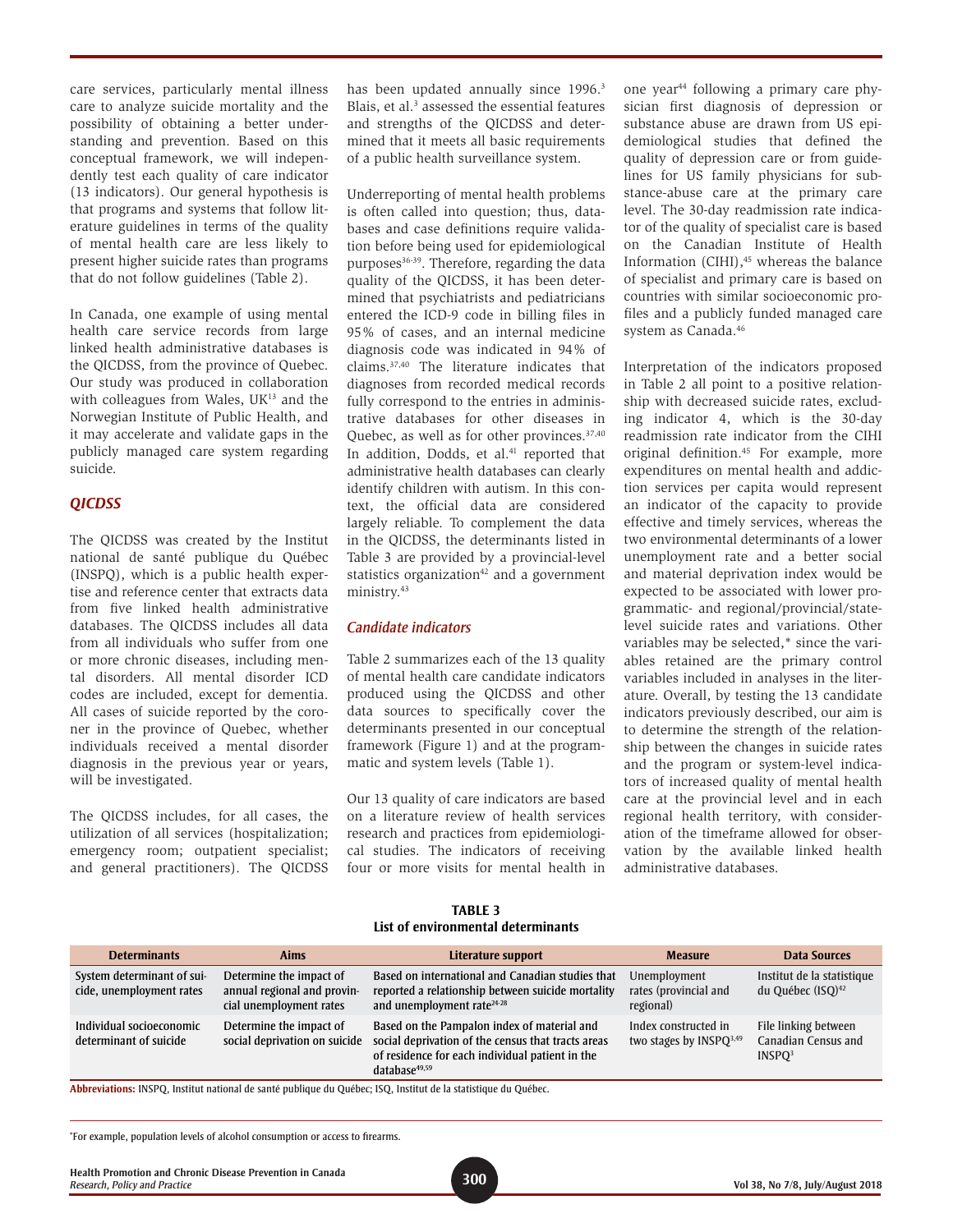Our work includes patient-centered information to capture the quality of primary care; however, some data are not recorded, such as family history and child abuse, specific treatments, and non-profit organization activities. In particular, the application of specific evidence-based treatments, such as anti-depressant medication and psychotherapy, are not currently available in the QICDSS; however, this information may be available in the future in Quebec or other jurisdictions. Nevertheless, as previously indicated, linking new health databases, such as medication or electronic medical records, may increase the potential determinants considered; however, these databases suffer from missing data or incomplete coverage of the population of interest.<sup>47</sup> Moreover, primary care improvements in the late 1990s may have reduced suicide rates, and thus, it is difficult to estimate their effect. However, this remains important to note.<sup>48</sup>

## *Next steps: empirical testing of our theoretical framework*

The next phase of the project focusses on conducting an empirical analysis to test our theoretical framework. Several statistical models will be tested to explore the relationship between changes in suicide rates and each individual, program and system level indicators of the 13 candidate indicators. The analyses will be performed at the provincial and regional levels. Two models will be considered: 1) a proportional hazard regression model (Cox regression) to investigate the associations between each of the 13 indicators and suicide; and 2) an ecological analysis to assess the association between the two environmental determinants, presented in Table 3, and suicide rates. There will be one model for each indicator – separately. The dependent variables for each Cox regression model will be suicide outcomes, and the exposure variables will be the 13 indicators. Because the indicators may change in value over the course of observation, the Cox regression is an appropriate model to account for timedependent variables.

The individual-level candidate indicators, covariates such as gender, age, comorbidity, and deprivation index,<sup>49</sup> are available and will be integrated into the Cox regression models. Comorbidity will be adjusted at the individual level. Comorbidity refers to the physical conditions described in the Elixhauser comorbidity index.<sup>50</sup> However, mental conditions, such as mood disorders, depression, substance abuse, personality disorders, psychoses and anxiety, will not be included because they are included in the proposed indicators. Furthermore, the Elixhauser index covers more diseases than the QICDSS. The latter covers chronic conditions that have a validated case definition using health administrative data. Some diseases, such as cancer and liver diseases, that are part of the Elixhauser Index, do not have a validated case definition using linked health administrative databases.

For candidate indicators at the regional level, mental health expenditures and the unemployment rate will also be included in the models. The ecological models will be linear models adjusted at the regional level for the unemployment rate and at the dissemination area-level for the socioeconomic deprivation index.

### *Ethics in the Canadian context: respecting access to documents held by public bodies and the protection of personal information*

Ethical and legal issues in suicide research and the legal status of suicide have been reviewed in the literature,<sup>51,52</sup> which highlights concerns regarding the context of common ethical perspectives, the acceptability of suicidal behaviors, and the obligations and limitations in intervening to prevent suicides. Specifically, in this study on suicide and mental health services, legitimate issues of confidentiality arise from the use of administrative databases.

The preliminary work of recording the various chronic diseases in a large database was completed by the INSPQ following authorization from the Commission d'accès à l'information du Québec (CAI). The INSPQ operates with strict access procedures and within secured zones. Only authorized programmers can directly access and extract data from the anonymized QICDSS databases. Other analysts and experts can access the unit for specific projects, and only aggregate results may be reported.<sup>3</sup> Greater access and collaboration with academic institutes may help accelerate the use of and resolve the difficulty in computing the information. The QICDSS sends aggregate data to the Canadian Chronic Disease Surveillance System (CCDSS) of the Public Health Agency of Canada (PHAC), which has produced two interactive reports on overall

mental disorders and anxio-depressive disorders by province.<sup>53,54</sup>

#### *National chronic disease surveillance: actions for suicide and issues for public health*

Suicide is a complex phenomenon. The use of a large public health administrative database may provide further opportunities to identify gaps in care and promotion that may be integrated to inform decisionmakers as they develop population-based programs. The quality of care indicators defined in this paper support the national, regional and local activities of health advocates throughout Quebec using a web public health portal (InfoCentre). A substantial advantage of our approach is that it may be reproduced in other provinces and may be examined at the national level in Canada because the indicators may be readily obtained from provincial/territorial health administrative databases. All cases of an individual citizen dying by suicide are recorded by a coroner or the medical examiner system. This is the responsibility of each individual Canadian province and territory, and there is no overarching federal authority.55 Other countries with similar health care systems and access to large health administrative databases, such as the United Kingdom,<sup>13</sup> have begun to examine the associations of mental health care services with suicide and how the innovative use of these data sources may improve prevention strategies. Moreover, a national registry database in Norway has been incorporated by the Norwegian Public Health Institute as part of the effort to monitor mental health and suicidal behaviour.<sup>56</sup>

Therefore, health administrative databases represent a substantive complement to suicide audits and other data sources by identifying opportunities for intervention services that may improve the prevention of suicide. With approximately 4000 deaths by suicide<sup>57</sup> each year in Canada, our study will likely provide useful information for PHAC, Quebec (INSPQ) and other provinces.

# **Conflicts of interest**

The authors have no conflicts of interest to disclose.

# **Authors' contributions and statement**

AL, ER, and LT designed and conceptualized the work. LT, AL, ER, JL, EP, LR, AJ,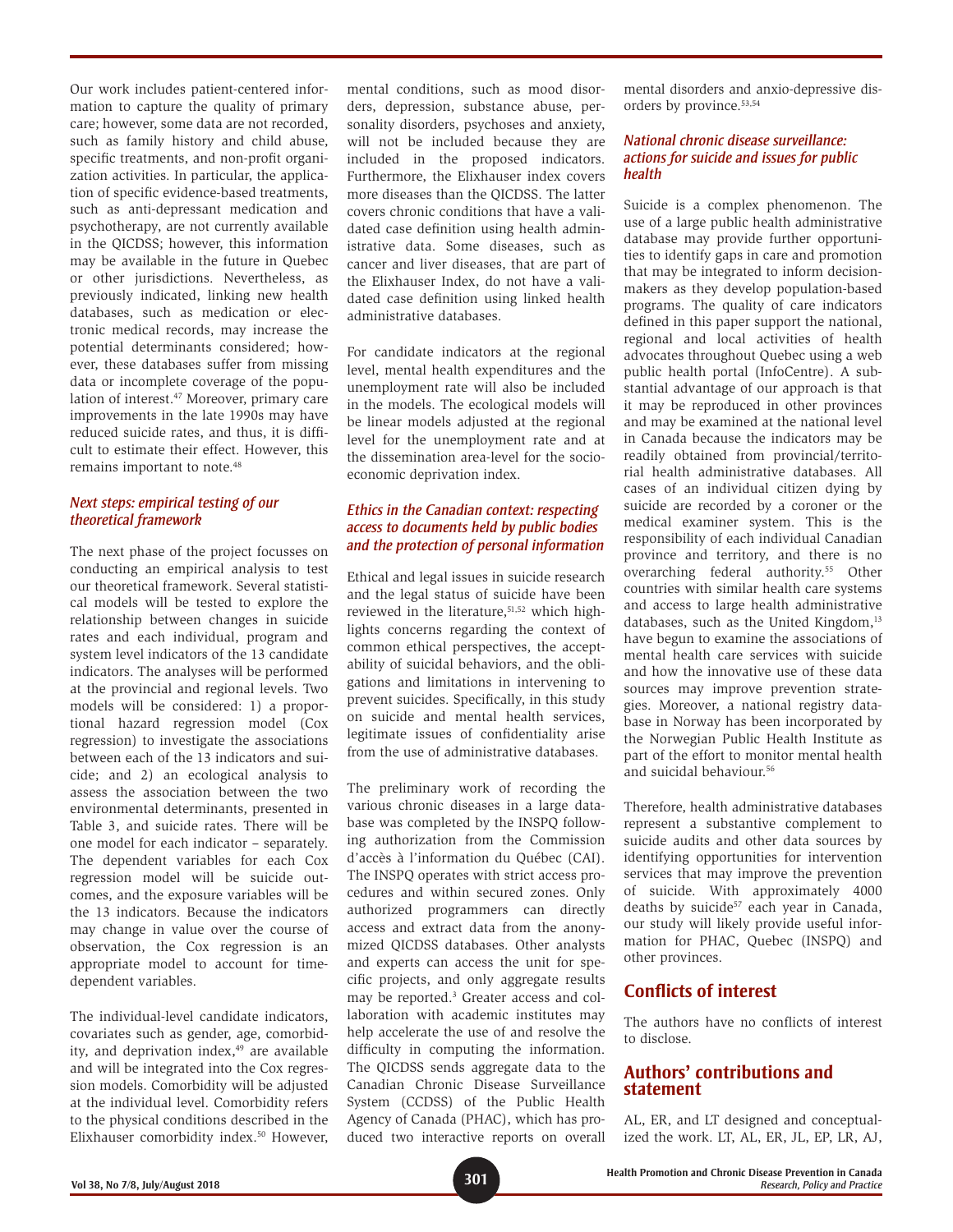AR, and KL, contributed to the analytical plan, and LR, LT, ER, and JL assessed the suggested statistical modeling for empirical testing. LT drafted the manuscript, and LT, ER, AL, JL EP, LR, AJ, AR, and KL edited and critically reviewed the manuscript. All authors approved the final manuscript for submission.

The content and views expressed in this article are those of the authors and do not necessarily reflect those of the Government of Canada.

# **References**

- 1. Blair-West GW, Mellsop GW, Eyeson-Annan ML. Down-rating lifetime suicide risk in major depression. Acta Psychiatrica Scandinavica. 1997;95(3): 259-63.
- 2. Cavanagh JT, Carson AJ, Sharpe M, et al. Psychological autopsy studies of suicide: a systematic review. Psychological Medicine. 2003;33(3): 395-405.
- 3. Blais C, Jean S, Sirois C, et al. Quebec Integrated Chronic Disease Surveillance System (QICDSS), an innovative approach. Chronic Dis Inj Can. 2014;34(4):226-35.
- 4. Government of Canada. Suicide prevention framework [Internet]. 2016 [cited 2017 Dec 7]. Available from: https://www.canada.ca/en/public -health/services/publications/healthy -living/suicide-prevention-framework .html
- 5. Bernard P, Lemay M, Vézina M. Perspectives de recherche en santé des populations au moyen de données complexes. Québec (QC): Institut national de Santé publique du Québec; 2004:1-71.
- 6. Lesage A, St-Laurent D, Gagné M, et al. [Suicide prevention from a public health perspective]. Santé mentale au Québec. 2012;37(2):239-55.
- 7. Lesage A, Seguin M, Guy A, et al. Systematic services audit of consecutive suicides in New Brunswick: the case for coordinating specialist mental health and addiction services. Can J Psychiatry. 2008;53(10):671-78.
- 8. Tansella M, Thornicroft G. A conceptual framework for mental health services: the matrix model. Psychol Med. 1998;28(03):503-08.
- 9. Donabedian A. The quality of care: how can it be assessed? JAMA. 1988;260(12):1743-48. doi: 10.1001 /jama.1988.03410120089033.
- 10. Contandriopoulos AP, Champagne F, Denis J-L, et al. L'évaluation dans le domaine de la santé : concepts et méthodes. Revue d'épidémiologie et de santé publique. 2000;48:517-39.
- 11. Kessler RC, Warner CH, Ivany C, et al. Predicting suicides after psychiatric hospitalization in US Army soldiers: the Army Study to Assess Risk and Resilience in Service members (Army STARRS). JAMA Psychiatry. 2015;72(1):49-57. doi: 10.1001 /jamapsychiatry.2014.1754.
- 12. Najjar A, Reinharz D, Girouard C, Gagné C. A two-step approach for mining patient treatment pathways in administrative healthcare databases. Artif Intell Med. 2018;87:34-48. doi: 10.1016/j.artmed.2018.03.004.
- 13. John A, Dennis M, Kosnes L, et al. Suicide Information Database-Cymru: a protocol for a population-based, routinely collected data linkage study to explore risks and patterns of healthcare contact prior to suicide to identify opportunities for intervention. BMJ Open. 2014;4(11):e006780. doi: 10.1136/bmjopen-2014-006780.
- 14. Brezo J, Klempan T, Turecki G. The genetics of suicide: a critical review of molecular studies. Psychiatr Clin North Am. 2008;31(2):179-203. doi: 10.1016/j.psc.2008.01.008.
- 15. Evans E, Hawton K, Rodham K. Suicidal phenomena and abuse in adolescents: a review of epidemiological studies. Child Abuse Negl. 2005; 29(1):45-58. doi: 10.1016/j.chiabu.2004 .06.014.
- 16. Afifi TO, Taillieu T, Zamorski MA, et al. Association of child abuse exposure with suicidal ideation, suicide plans, and suicide attempts in military personnel and the general population in Canada. JAMA Psychiatry. 2016;73(3):229-38. doi: 10.1001 /jamapsychiatry.2015.2732.
- 17. Cross-Disorder Group of the Psychiatric Genomics Consortium. Identification of risk loci with shared effects on five major psychiatric disorders: a genomewide analysis. Lancet. 2013;381(9875): 1371-9. doi: 10.1016/s0140-6736(12) 62129-1.
- 18. Coleman N, Halas G, Peeler W, et al. From patient care to research: a validation study examining the factors contributing to data quality in a primary care electronic medical record database. BMC Fam Pract. 2015;16:11. doi: 10.1186/s12875-015-0223-z.
- 19. Vezyridis P, Timmons S. Evolution of primary care databases in UK: a scientometric analysis of research output. BMJ Open. 2016;6(10):e012785. doi: 10.1136/bmjopen-2016-012785.
- 20. While D, Bickley H, Roscoe A, et al. Implementation of mental health service recommendations in England and Wales and suicide rates, 1997– 2006: a cross-sectional and beforeand-after observational study. Lancet. 2012;379(9820):1005-12. doi: 10.1016 /S0140-6736(11)61712-1.
- 21. Tondo L, Albert MJ, Baldessarini RJ. Suicide rates in relation to health care access in the United States: an ecological study. J Clin Psychiatry. 2006; 67(4):517-23.
- 22. Rutledge R, Fakhry SM, Baker CC, et al. A population-based study of the association of medical manpower with county trauma death rates in the United States. Ann Surg. 1994; 219(5):547-63.
- 23. Leff HS, McPartland JC, Banks S, et al. Service quality as measured by service fit and mortality among public mental health system service recipients. Ment Health Serv Res. 2004;6(2):93-107. doi: 0.1023/B:MHSR .0000024353.30425.ab.
- 24. Thibodeau L, Lachaud J. Impact of economic fluctuations on suicide mortality in Canada (1926-2008): testing the Durkheim, Ginsberg and Henry and Short Theories. Death Stud. 2016;40(5):305-15. doi: 10.1080 /07481187.2015.1133727.
- 25. Ahlburg DA, Schapiro MO. Socioeconomic ramifications of changing cohort size: an analysis of U.S. postwar suicide rates by age and sex. Demography. 1984;21(1):97-108. doi: 10.2307/2061030.
- 26. Morrell S, Taylor R, Quine S, et al. Suicide and unemployment in Australia 1907-1990. Soc Sci Med. 1993;36(6):749-56. doi: 10.1016/0277 -9536(93)90035-3.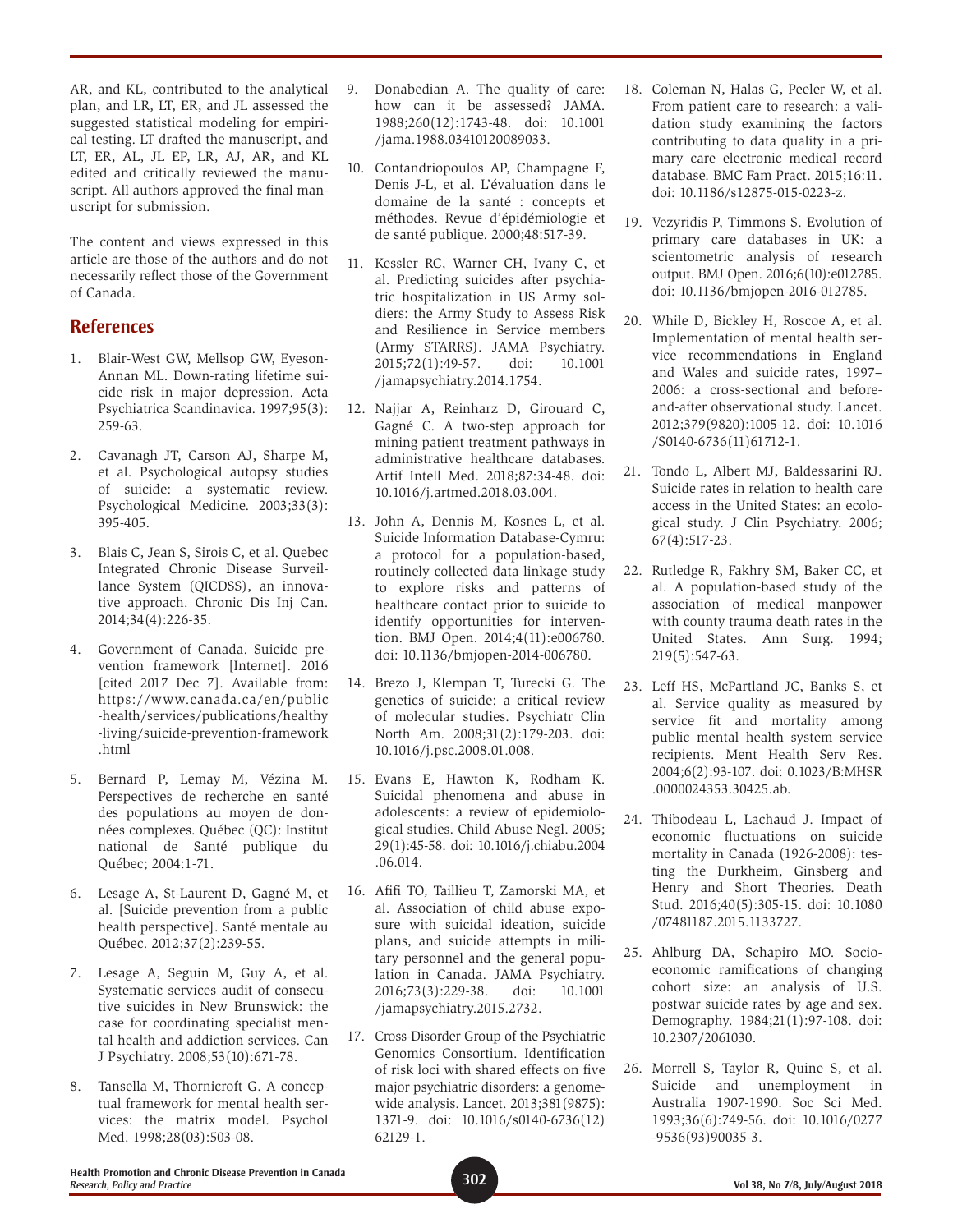- 27. Stack S. Suicide: a 15-year review of the sociological literature. Part I: cultural and economic factors. Suicide Life Threat Behav. 2000;30(2):145-62.
- 28. Yang B, Lester D, Yang CH. Sociological and economic theories of suicide: a comparison of the U.S.A. and Taiwan. Soc Sci Med. 1992;34(3):333-4.
- 29. Morrison KB, Laing L. Adults' use of health services in the year before death by suicide in Alberta. Health Rep. 2011;22(3):15-22.
- 30. Gairin I, House A, Owens D. Attendance at the accident and emergency department in the year before suicide: retrospective study. Br J Psychiatry. 2003;183:28-33.
- 31. Patrick K. Harnessing big data for health. CMAJ. 2016;188(8):555. doi: 10.1503/cmaj.160410.
- 32. Quan H, Williamson T. Guiding the reporting of studies that use routinely collected health data. CMAJ. 2016; 188(8):559-60. doi: 10.1503/cmaj .151470.
- 33. Benchimol EI, Smeeth L, Guttmann A, et al. The REporting of studies Conducted using Observational Routinely-collected health Data (RECORD) statement. PLOS Med. 2015;12(10):e1001885. doi: 10.1371 /journal.pmed.1001885.
- 34. Nicholls SG, Quach P, von Elm E, et al. The REporting of Studies Conducted Using Observational Routinely-Collected Health Data (RECORD) statement: methods for arriving at consensus and developing reporting guidelines. PLOS ONE. 2015;10(5):e0125620. doi: 10.1371/ journal.pone.0125620.
- 35. Choi BC, Wigle DT, Johansen H, et al. Status report – Retracing the history of the early development of national chronic disease surveillance in Canada and the major role of the Laboratory Centre for Disease Control (LCDC) from 1972 to 2000. Health Promot Chronic Dis Prev Can. 2015;35(2):35-44.
- 36. Hux JE, Ivis F, Flintoft V, et al. Diabetes in Ontario: determination of prevalence and incidence using a validated administrative data algorithm. Diabetes Care. 2002;25(3):512-6.
- 37. Jean S, Candas B, Belzile E, et al. Algorithms can be used to identify fragility fracture cases in physicianclaims databases. Osteoporos Int. 2012;23(2):483-501. doi: 10.1007 /s00198-011-1559-4.
- 38. Lambert L, Blais C, Hamel D, et al. Evaluation of care and surveillance of cardiovascular disease: can we trust medico-administrative hospital data? Can J Cardiol. 2012;28(2):162-8. doi: 10.1016/j.cjca.2011.10.005.
- 39. John A, McGregor J, Fone D, et al. Case-finding for common mental disorders of anxiety and depression in primary care: an external validation of routinely collected data. BMC Med Inform Dec Mak. 2016;16:35. doi: 10.1186/s12911-016-0274-7.
- 40. Ouhoummane N. Impact du diabète sur la mortalité à la suite d'une hospitalisation pour un premier infarctus aigu du myocarde au Québec. Québec (QC): Université Laval; 2010.
- 41. Dodds L, Spencer A, Shea S, et al. Validity of autism diagnoses using administrative health data. Chronic Dis Can. 2009;29(3):102-7.
- 42. Institut de la statistique du Québec. Enquête sur la population active, 2012, adaptée par l'Institut de la statistique du Québec, 2016. Montréal (QC): Institut de la statistique du Québec; 2016 [cited 2016 Mar 24]. Available from: http://www.bdso .gouv.qc.ca/pls/ken/ken214\_tabl\_ detl.page\_detl?p\_iden\_tran=REERCZ FKHN1573377857748,O%60uH&p\_  $lang = 1&p_id_raprt = 1186$
- 43. Governement du Québec. Rapport financier des établissements (AS-471 (M30)): Service de l'administration des banques de données; 2016 [updated 2015-01-28; cited 2016 Apr]. Available from: http://publications .msss.gouv.qc.ca/msss/document -001663/
- 44. Wang PS, Berglund P, Kessler RC. Recent care of common mental disorders in the United States: prevalence and conformance with evidencebased recommendations. J Gen Intern Med. 2000;15(5):284-92.
- 45. Canadian Institute for Health Information. A performance measurement framework for the Canadian health system. Ottawa (ON): CIHI; 2013. Available from: https://secure.cihi.ca /free\_products/HSP\_Framework \_Technical\_Report\_EN.pdf
- 46. Pirkola S, Sund R, Sailas E, Wahlbeck K. Community mental-health services and suicide rate in Finland: a nationwide small-area analysis. Lancet. 2009;373(9658):147-153. doi: 10.1016 /s0140-6736(08)61848-6.
- 47. World Health Organization. The world health report 2000 - health systems: improving performance. Geneva, Switzerland: World Health Organization; 2000. Available from: http://www .who.int/whr/2000/en/whr00\_en  $.pdf?ua = 1$
- 48. Hutchison B, Levesque J-F, Strumpf E, et al. Primary health care in Canada: systems in motion. Milbank Q. 2011;89(2):256-88. doi: 10.1111/j .1468-0009.2011.00628.x.
- 49. Pampalon R, Hamel D, Gamache P, et al. A deprivation index for health planning in Canada. Chronic Dis Can. 2009;29(4):178-91.
- 50. University of Manitoba, Community Health Sciences, Faculty of Medicine. Concept: Elixhauser Comorbidity Index [Internet]. Winnipeg (MB): University of Manitoba; 2010 [updated 2016 Jan 22]. Available from: http://mchp-appserv.cpe.umanitoba .ca/viewConcept.php?conceptID=1436
- 51. Mishara BL, Weisstub DN. The legal status of suicide: a global review. Int J Law Psychiatry. 2016;44:54-74. doi: 10.1016/j.ijlp.2015.08.032.
- 52. Mishara BL, Weisstub DN. Ethical and legal issues in suicide research. Int J Law Psychiatry. 2005;28(1):23- 41. doi: 10.1016/j.ijlp.2004.12.006.
- 53. Lesage A, Emond VR. Surveillance of mental disorders in Quebec: prevalence, mortality and service utilization profile. In: Chronic Disease Surveillance. Institut national de santé publique du Québec, 2012.
- 54. Public Health Agency of Canada. Report from the Canadian Chronic Disease Surveillance System: mood and anxiety disorders in Canada, 2016. Ottawa (ON): Public Health Agency of Canada; 2016.